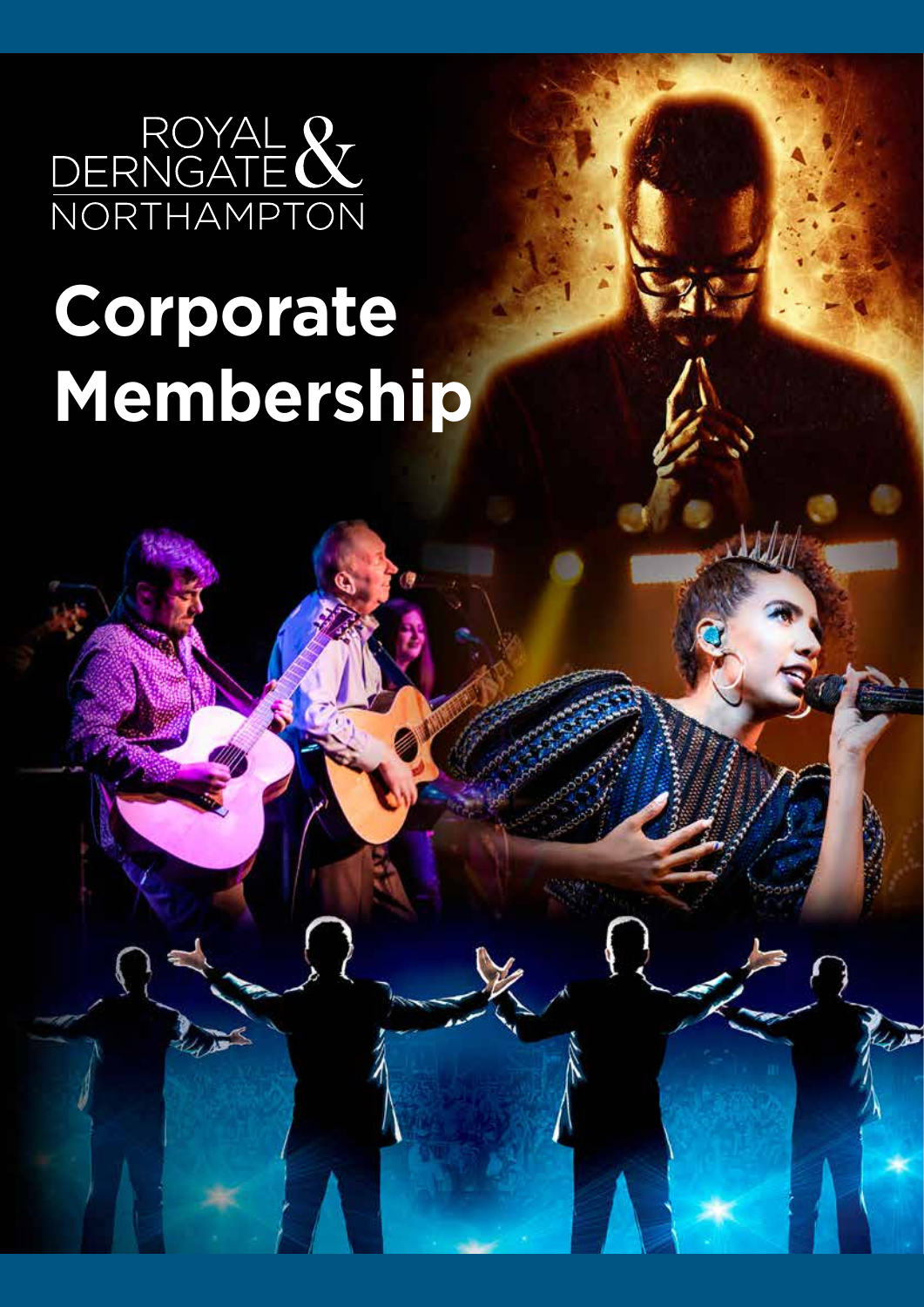## ABOUT US

Royal & Derngate is Northamptonshire's premier, multi-award-winning arts and entertainment venue based in the historic cultural quarter of Northampton town centre. The venue compromises a 1200 seat multi-purpose auditorium and a 450 seat Victorian playhouse that present high-profile touring shows and artists all year round.

Recent years have seen record audience levels, and in 2019, more than 337,000 people came through our doors to be entertained by our mixed programme of music, comedy, dance and drama, and a further 180,000 engaged with one of our many cultural community outreach projects and popular activities for children and young people.

Named as 'Outstanding Regional Theatre of the Year 2020' in Country Life Magazine and 'Regional Theatre of the Year ' by the inaugural Stage 100 Awards in 2010 (an accolade for which we were nominated again in 2016), our reputation as one of the country's major producing venues has been cemented over the last decade, also winning 'Best Presentation of Touring Theatre' in the UK Theatre Awards 2015 for our *Made In Northampton* work.

Alongside touring nationally and internationally, our *Made In Northampton* productions have transferred to the West End and Broadway as well as Shakespeare's Globe, the National Theatre and The Southbank Centre.

**Nominated 2016 & Winner 2010 The Stage Awards Regional Theatre of the Year**

**Winner 2020 Olivier Award for Best Family Show** (*The Worst Witch*)

**Nominated 2020 Olivier Award for Outstanding Achievement in an Affiliate Theatre** (*Our Lady Of Kibeho*)

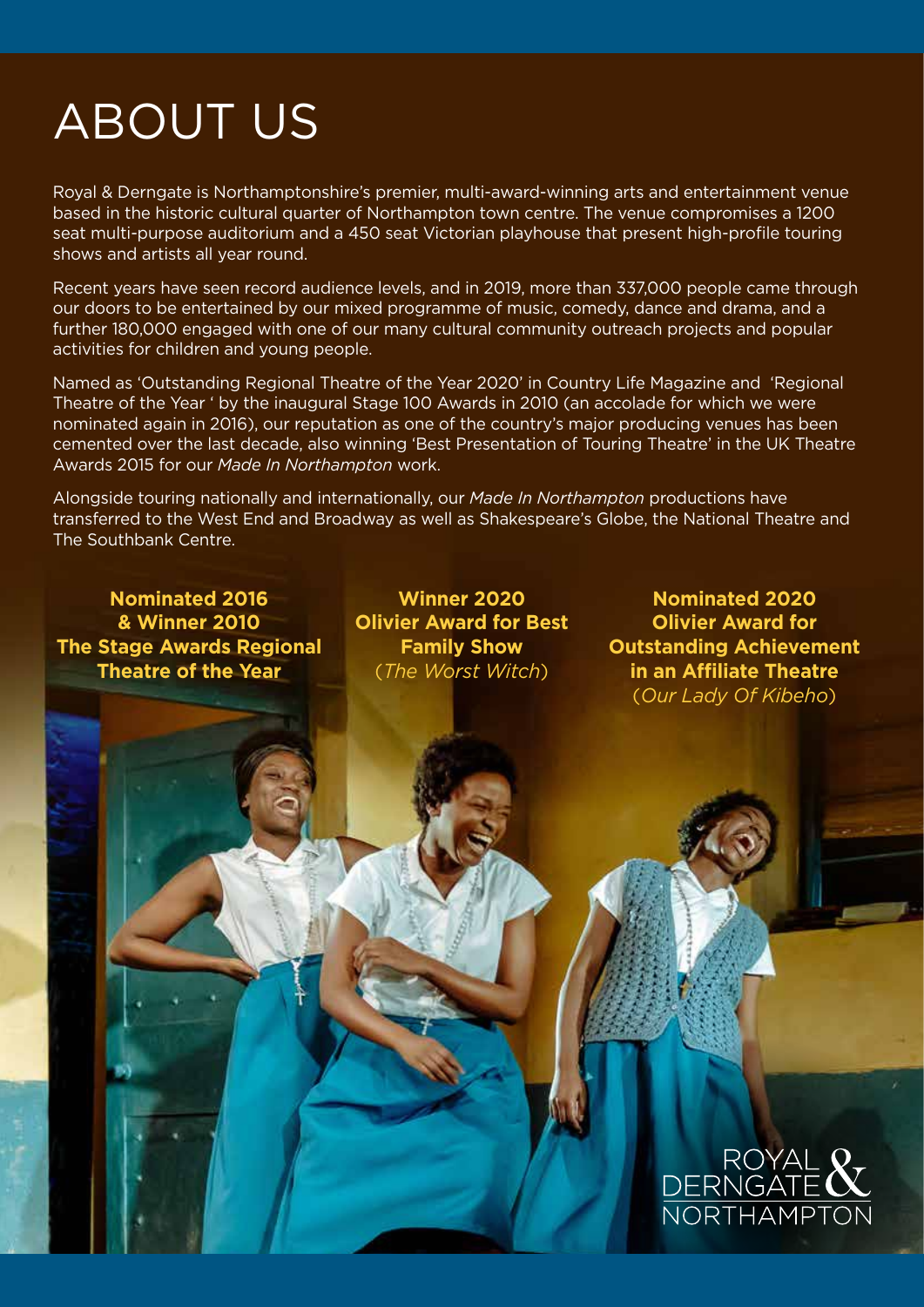# JOIN OUR BUSINESS CLUB

Whether you're interested in staff recognition, client entertaining, or unique ways to increase your brand exposure, our Business Club Membership is a great way to put your brand in the spotlight and have a great night out along the way.

A Royal & Derngate Membership includes;

#### Excellent brand exposure

- Your logo on a plaque as part of our foyer supporters wall
- Your logo in all of our season brochures and show programmes
- Your logo hyperlinked on the supporters page of our website
- A social media welcome post including a tag to your page

#### Thrilling experiences

- Employee benefits that include priority booking, ticket discounts and last minute ticket offers available to all your staff.
- 12 complimentary tickets per annum to any show of your choice, ideal for entertaining clients, competitions or staff incentives.
- Exclusive VIP invites for two people to the opening nights of each of our *Made In Northampton*  productions.

#### Venue hire and hospitality opportunities

We also work with companies of all shapes and sizes from an array of sectors, to offer corporate packages to suit any budget. From ticket back advertising, to high impact sponsorships that promote your brand across our productions and venues, there are so many ways to get involved.

#### **Annual cost: £1,500+vat**